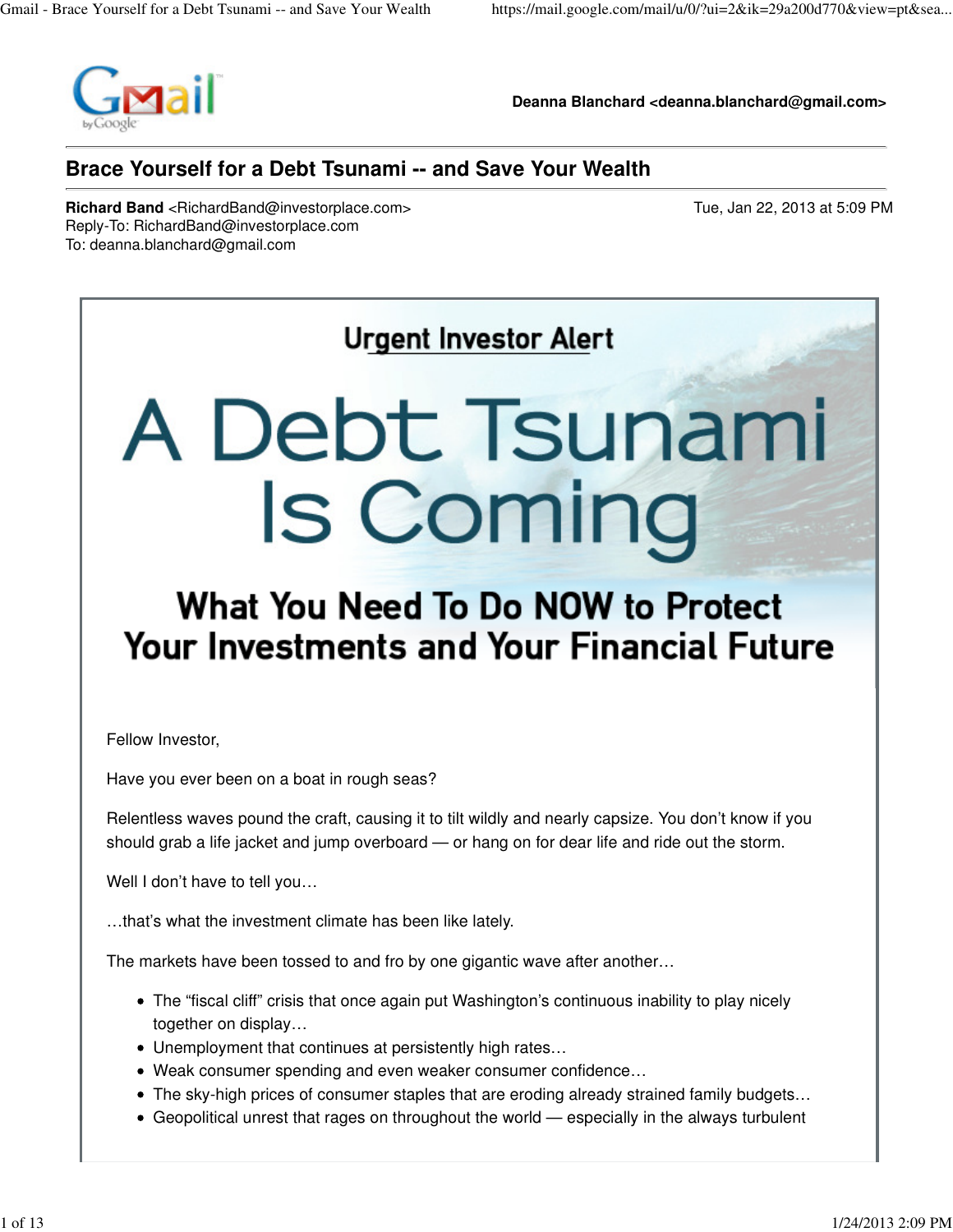Middle East…

And Greece's overwhelming debt burden that threatens to infect the rest of the Eurozone.

And with every piece of news that comes from our over-eager media, investors are sent scrambling for the life boats.

There's a sea of uncertainty pounding your investments. Yes, the relatively favorable outcome of the "fiscal cliff" debate boosted the markets. But it was merely a lull in the storm. There are dark clouds brewing on the horizon, and they can only mean one thing…

#### **America's Debt Tsunami Will Come Crashing Down on our Economy**

One way to tell if an economy is healthy is to look at a nation's debt-to-GDP (Gross Domestic Product) ratio.

If it's below 50%, your country is doing well. But if clears 90%, you're entering dangerous, unstable territory.

You see… when a country's debt burden grows too large, its interest costs become unsustainable. The government is forced to raise taxes and/or cut spending to finance the debt. That could cause economic growth to grind to a halt — and trigger a recession.

Before you know it, you're caught up in a vicious circle. Slower growth leads to lower tax revenue... which requires a country to take on more debt... which leads to even lower tax revenue — well, you get the picture.

So where does the U.S. stand with its mind-blogging \$16.4 trillion (and counting) public debt?

It all depends on who you ask.

The Congressional Budget Office (CBO), U.S policymakers and credit-rating firms like to put the U.S. debt-to-GDP ratio at 73%, based on marketable securities held by the public. This figure isn't great, but it isn't going to send investors rushing for the exits either.

But they're not giving you the whole story…

When you include the money the government owes itself — like Social Security — the debt-to-GDP ratio soars to nearly 102%. That's the highest we've seen since the end of World War II.

This monstrous debt burden is bad enough on its own, but now things are about to get ugly…

## **A Debt-Limit Storm is Brewing in Washington -- Ready to Wreak Havoc on the Markets… Again**

No doubt you remember the infamous debt ceiling battle of 2011.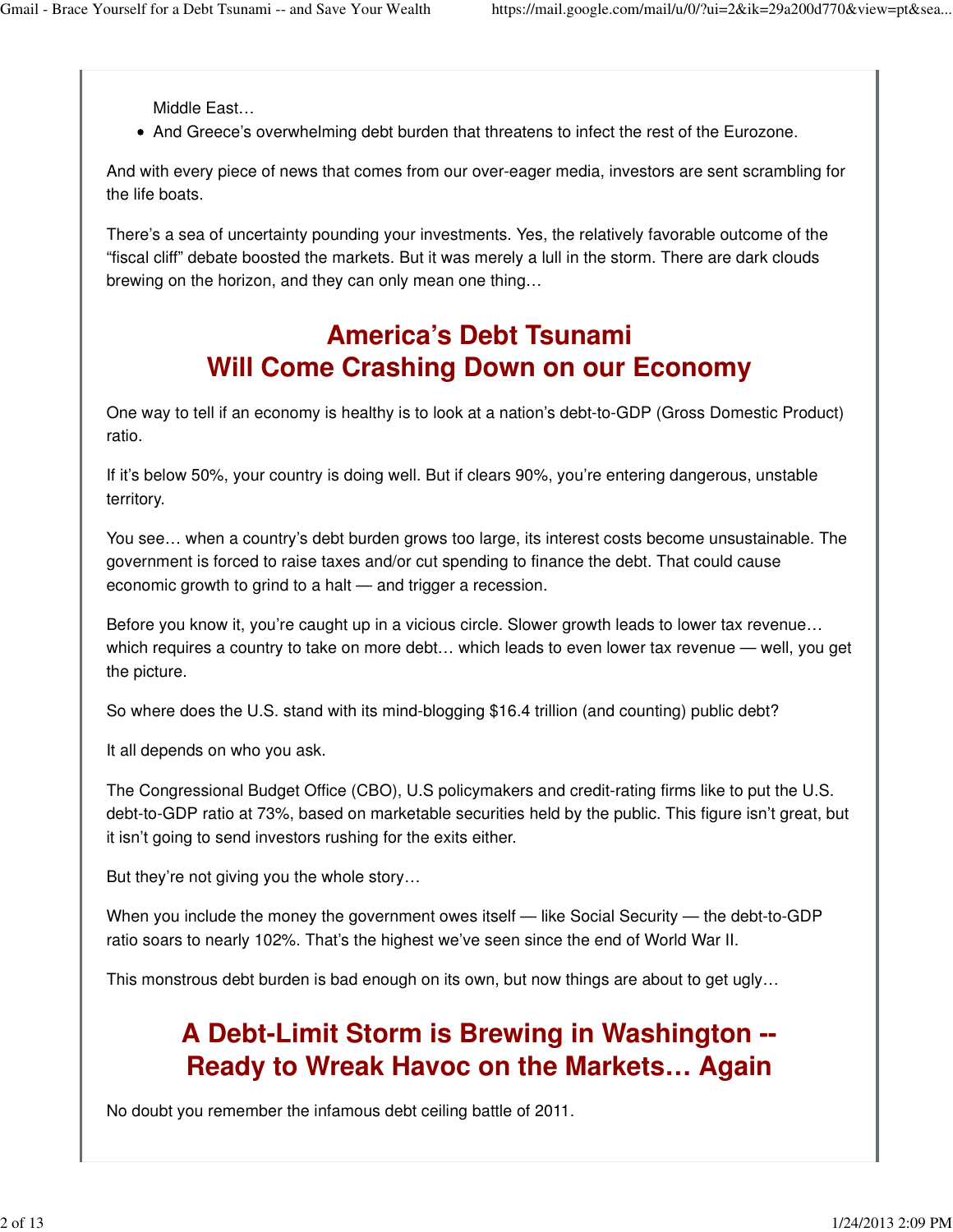It caused such uncertainty and chaos that Standard and Poor's lowered the U.S. credit rating from AAA to AA+ in August 2011 — and sent the stock market plummeting.

Now it's time to go around this mountain again.

The U.S. officially reached the debt ceiling on New Year's Eve. Since then, Secretary Timothy Geithner has been taking "extraordinary" measures to keep our government going… for now.

According to the Bipartisan Policy Center, America will begin defaulting on its payment obligations between February 15 and March 1 — unless Congress raises the \$16.4 billion debt ceiling.

And that's when things could get interesting…

Republicans refuse to raise the debt ceiling unless the so-called Boehner rule is followed: Every dollar of raising the debt must be matched by one dollar of spending cuts over the next 10 years.

As for President Obama, he insists Congress raise the nation's borrowing limits — without tying it to spending cuts. And he's not willing to compromise.

We're reliving the summer of 2011 all over again. But this time, there's a new twist...

…The \$85 billion in budget sequestration cuts, delayed from January 1 by the fiscal cliff deal, are set to kick in right about the time the nation runs out of money. Democrats expect Obama to lay out a method for replacing the sequester with additional tax increases and spending cuts.

So we're facing a potential government default on 40% of its obligations… another possible credit downgrade… maybe additional tax increases… and financial market chaos.

What does all this mean? Should you bail out of the stock market and stuff your money under your mattress?

NO. Not just yet…

You can still build an investment income that will allow you to enjoy a comfortable retirement… pay for your grandchildren's college education… and even leave your family an inheritance that can be passed on for generations to come.

With the tactics I'm about to share with you…

## **You Can Weather Any Wall Street Storm And Build Wealth — Instead of Losing It**

Yes, Wall Street is going to lurch and sway with every bit of news coming out of Washington. But let me assure you… your portfolio does not have to take a beating.

My name is Richard Band, and I've guided investors through market chaos caused by Washington's shenanigans before.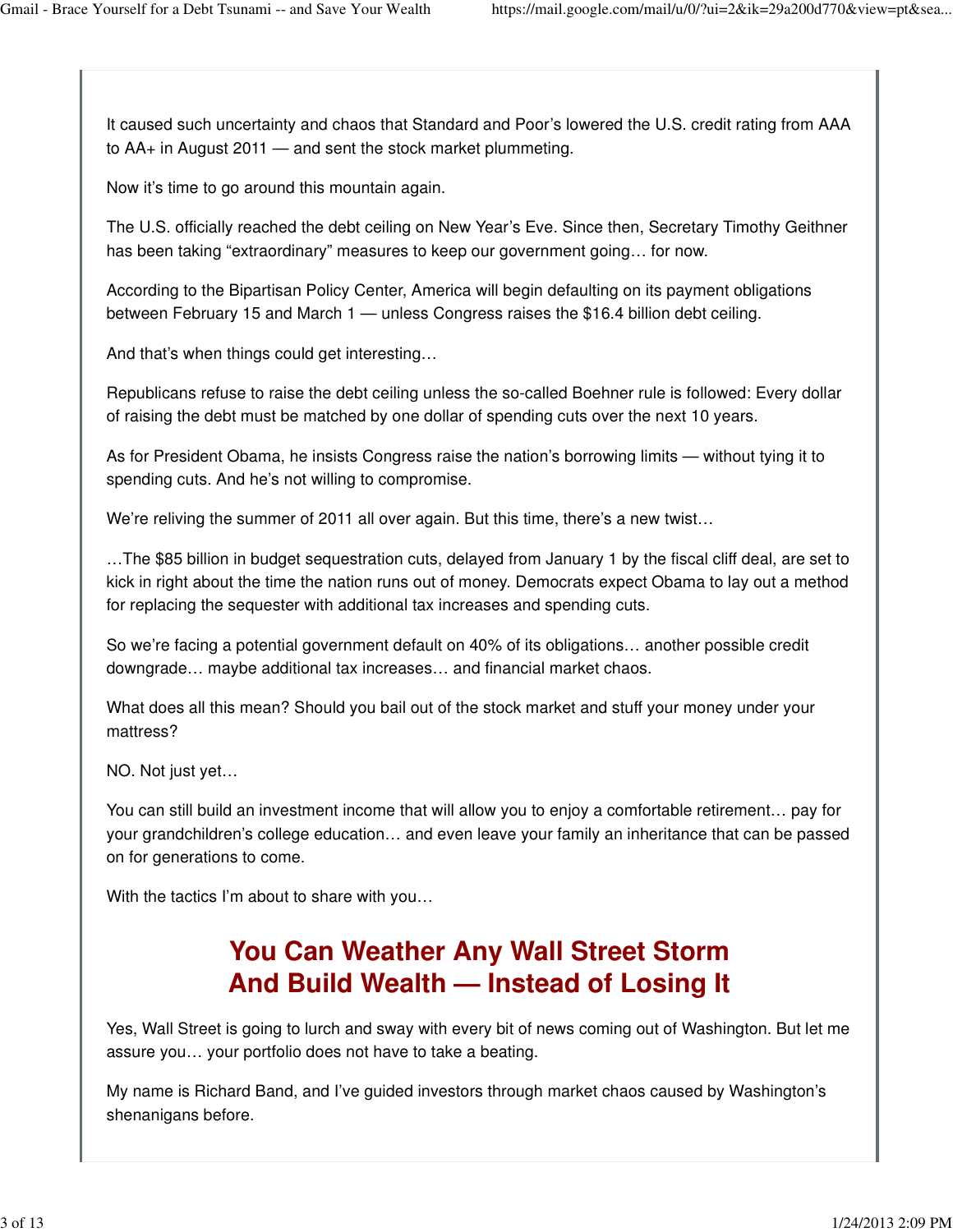For more than 30 years, my strategy has been just this: To build "all-weather" portfolios that survive and thrive no matter what the market is doing.

And it works like gangbusters.

This strategy has helped my readers to beat the S&P Index by 62% since 2000. And it really shines during tough times.

Remember back in 2000 when the S&P 500 plummeted a gut-wrenching 12% and tech stocks took a nosedive? My readers locked in a 24% gain.

And thanks to a conservative mix of stocks and bonds, we not only survived the crash of 2007-2008 but also saw the value of our investments reach a new all-time high in 2012.

The debt ceiling storm will hit. But for you, it can be just another storm to weather. However, you must act now…

## **How to Shock-Proof Your Portfolio Against the Coming Storm**

The ineffective leadership in Washington doesn't have to wreak havoc with your investments. You can shield your portfolio from Uncle Sam's meddling and ensure a steady stream of wealth.

My readers are already doing this. They don't have to run around like a chicken with its head cut off every time the market takes a dip or turn. Instead, they're resting easy,

## Meet Richard Band



Richard Band's commonsense principles and "safety first" strategies have made him wealthier than he could have ever imagined.

He burned his mortgage at age 36… can retire tomorrow, if he so desires… and has the freedom to visit his 3 kids and 7 grandkids anytime he wants.

Most importantly, his low-risk, high-return strategies have helped thousands of Profitable Investing readers boast a near shockproof portfolio… enjoy a fat dividend check month after month, like clockwork… and make 62% more money than average investors with money in the S&P index.

Richard's straightforward style and low-risk "value" approach to wealthbuilding have won him numerous awards, including eight in the "Best Financial Advisory" category by the Newsletter and Electronic Publishers Foundation. His advice has appeared in such renowned publications as The Wall Street Journal and The New York Times. He graduated from Yale University, magna cum laude.

knowing their money is safe and growing. And they're getting this wonderful peace of mind by following these 3 simple steps…

#### **Step #1 Buy Companies that Know How to Survive and Thrive**

Many investors will be tempted to flee investments that might be affected by the debt ceiling backlash.

But not you.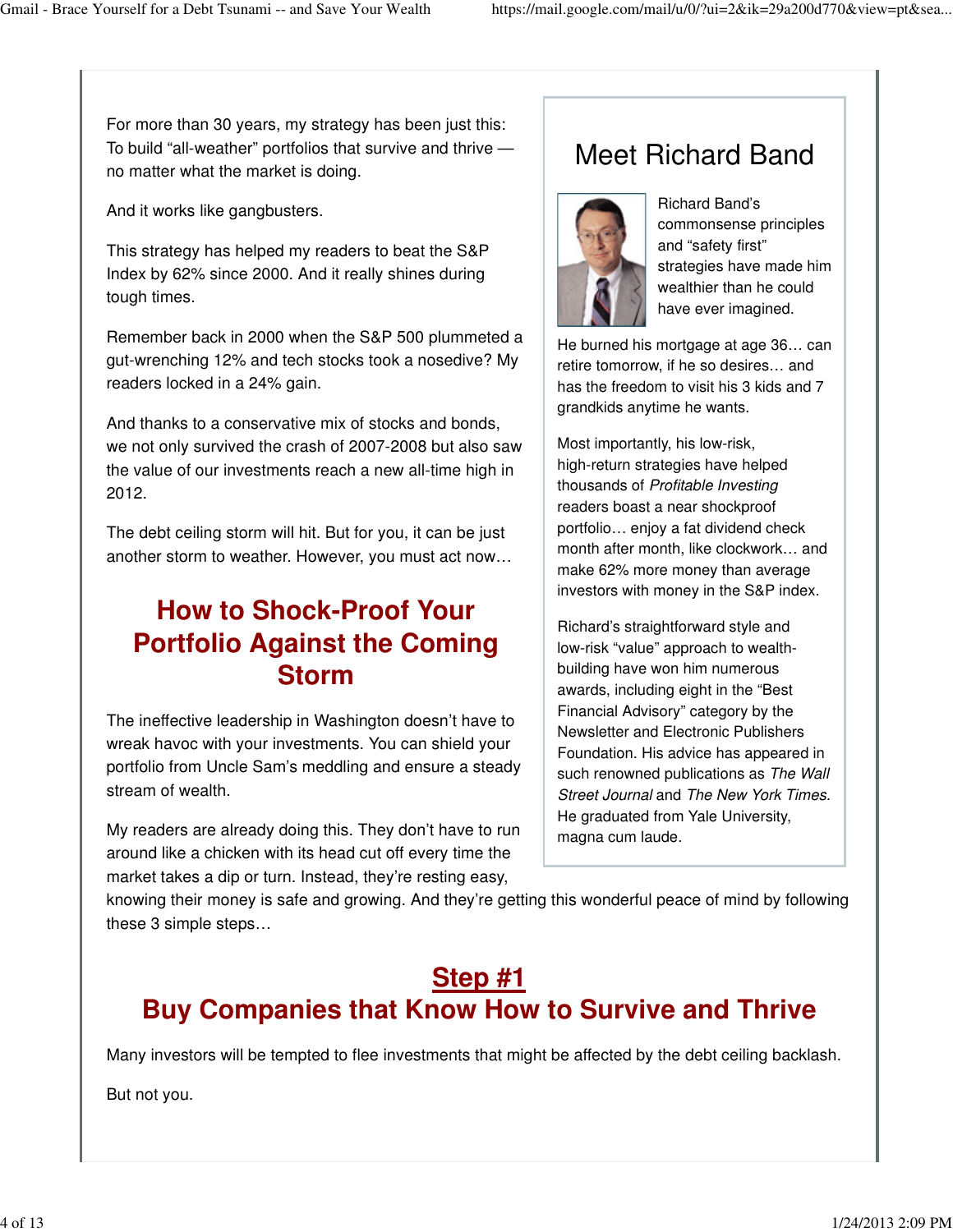#### Why?

Because it really doesn't matter what the economy or the stock market is doing. You can keep your money safe and growing.

The trick is to find companies that…

- Easily adapt to the economy whether we're facing inflation or recession.
- Survive and thrive no matter what happens.
- Are not only willing to share their wealth (dividends) with you but will raise dividends faster than tax rates go up.

How do you find those companies? That's my job. I seek out niches for my readers that put the odds in their favor, so they can generate wealth while keeping their investments safe.

With your portfolio's earning power and safety in mind, I recommend you buy:

**Oil and Gas Stocks: BP** has made great strides since the oil spill. They've put the problem behind them and they're selling off non-core operations, which gives them plenty of cash on hand. And they've used that cash to raise their dividend to an attractive 4.8%.

Another strong contender is a world leader in natural gas storage. America has an abundance of natural gas — more than can possibly be consumed in our country. This company's technology converts our excess natural gas to liquid so it can be exported to China and other nations. Its current dividend yield of 4.8% is nearly double the yield of Exxon Mobil.

- **Utility Stocks:** This is a longtime favorite of mine, and for good reason… a few of my preferred electric and gas companies are yielding between 4% and 5%. **Northwest Natural Gas** (NYSE: NWN) in Portland, OR pays a 4% dividend, but here's why I like it so much… they've raised their dividend every year for the past 57 years!
- **Technology Stocks:** There always seems to be a lot of fanfare surrounding Apple. But I've had much success with a completely different tech company that has raised its dividend 15% and has a strong 3.5% yield. It's proved itself as a long-term player, having nearly it's tripled its earnings per share in the past 10 years.
- **Pharmaceutical Stocks:** One of my personal favorites is the British company **GlaxoSmithKline** (NYSE: GSK). It yields a generous 5.2%. But here's why I really like this pick… The U.K. does not impose a withholding tax on dividends for Americans, like most foreign countries do. You get to keep all your dividends. Plus, it pays quarterly like American companies do.

And there are a couple more reasons to buy into GlaxoSmithKline. Right now, the company is restructuring its research operation, breaking it into smaller pieces so managers are more accountable. And, it has a pipeline loaded with new products. You'll see safe, consistent gains there.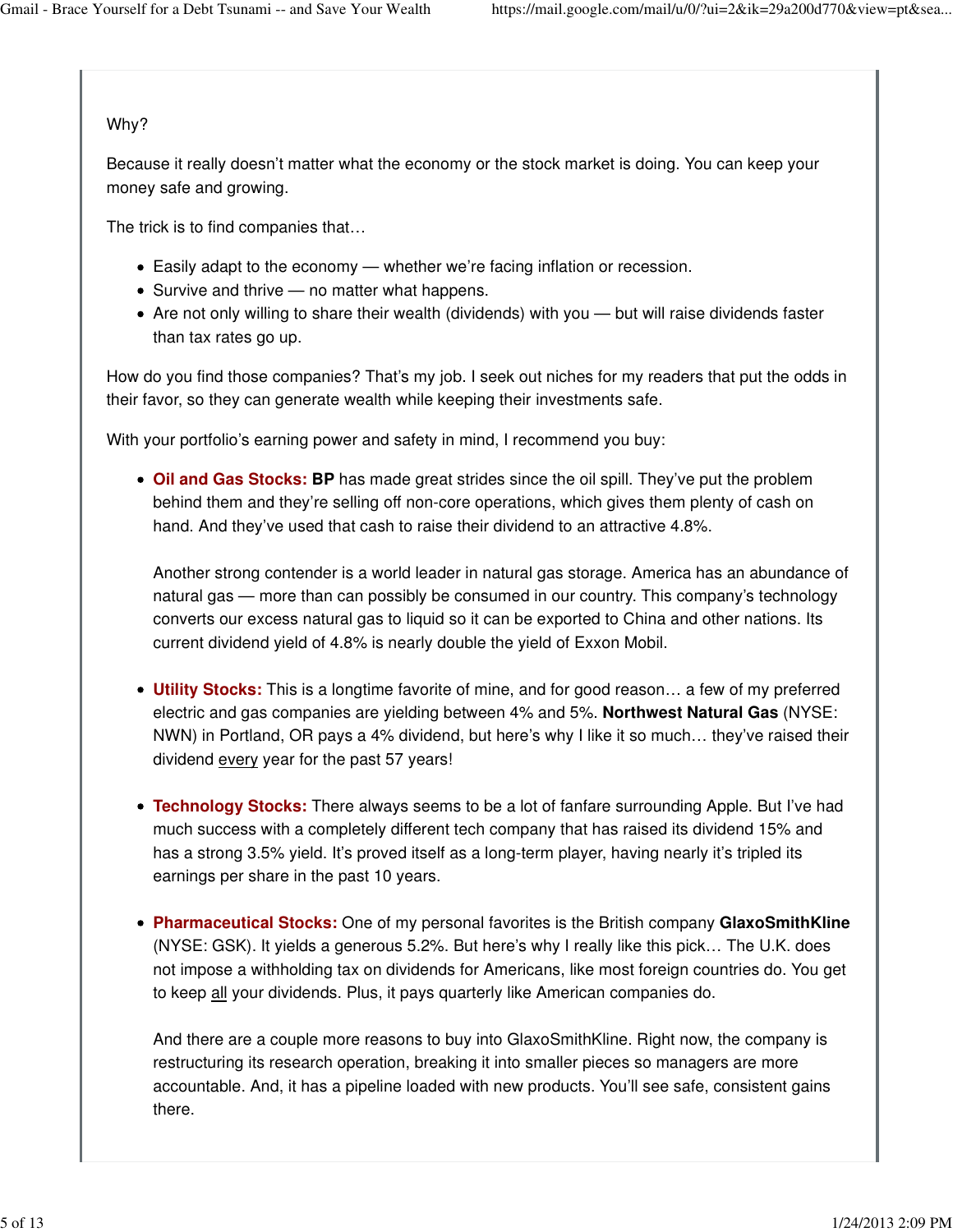**Foods Stocks:** This past October, a certain food giant split off its popular snack business into a separate company. If you look at places like India, where the snack food industry is poised for 20% growth or more, you can see why this is such a great move. It has a 2% yield currently, but there's a lot of room to raise the dividend.

These recommendations are just the start. To create a steady and reliable stream of dividends, you need to see my Special Report: **The Power of the Incredible Dividend Machine: How to Grow Richer, One Check at a Time.**

In it, I reveal one of my most popular strategies: A select portfolio of stocks that enables you to collect a dividend check every month of the year. In a few moments, you'll find out how you can get your hands on it — free!

#### **Step #2 Dodge the Tax Bullet with MLPs**

Master Limited Partnerships (MLPs) can be bought and sold as easily as stocks — but, by law, they're different than normal corporations.

You see, unlike corporations such as Apple or Proctor & Gamble, MLPs pay ZERO income tax at the corporate level. All profits are jointly owned by all the partners — and that includes YOU, even if you own just a single share. So those earnings are only taxed once.

Plus, your quarterly distributions are in stocks, rather than dividends. As long as you are accumulating your shares, you pay no taxes — either state or federal until you sell.

Here's the best part…

…If you wait at least a year and a day to sell, you're taxed at the favorable long-term capital gains tax.

Some of my favorite MLPs like **Enbridge Energy Management** (NYSE: EEQ) and **Kinder Morgan Energy Partners** (NYSE: KMP) are yielding from 6%-7%. And even if the shares don't go up in price at all, the value of your shares will double over the next 10 years if the MLPs continue to pay the same dividend. You simply can't lose.

You can get the complete details on how to use MLPs to grow your wealth and avoid any new tax hikes in my Low-Risk Investing With Astounding Returns

Readers who followed Richard's safety-first advice and recommendations have seen total returns (including price gains and dividends) like these…

| <b>Arc Resources</b>                    | 197% in 92 months    |
|-----------------------------------------|----------------------|
| <b>BCE Ltd. (Bell</b><br>Canada)        | 179% in 46 months    |
| <b>Buckeye Partners</b>                 | 1,937% in 263 months |
| California Water<br>Service             | 651% in 263 months   |
| Chevron                                 | 999% in 248 months   |
| Enterprise<br><b>Products Partners</b>  | 213% in 93 months    |
| ExxonMobil                              | 1,038% in 248 months |
| Genuine Parts                           | 177% in 118 months   |
| IBM                                     | 106% in 61 months    |
| Jennison Utility<br>Fund                | 574% in 270 months   |
| Kinder Morgan<br><b>Energy Partners</b> | 394% in 129 months   |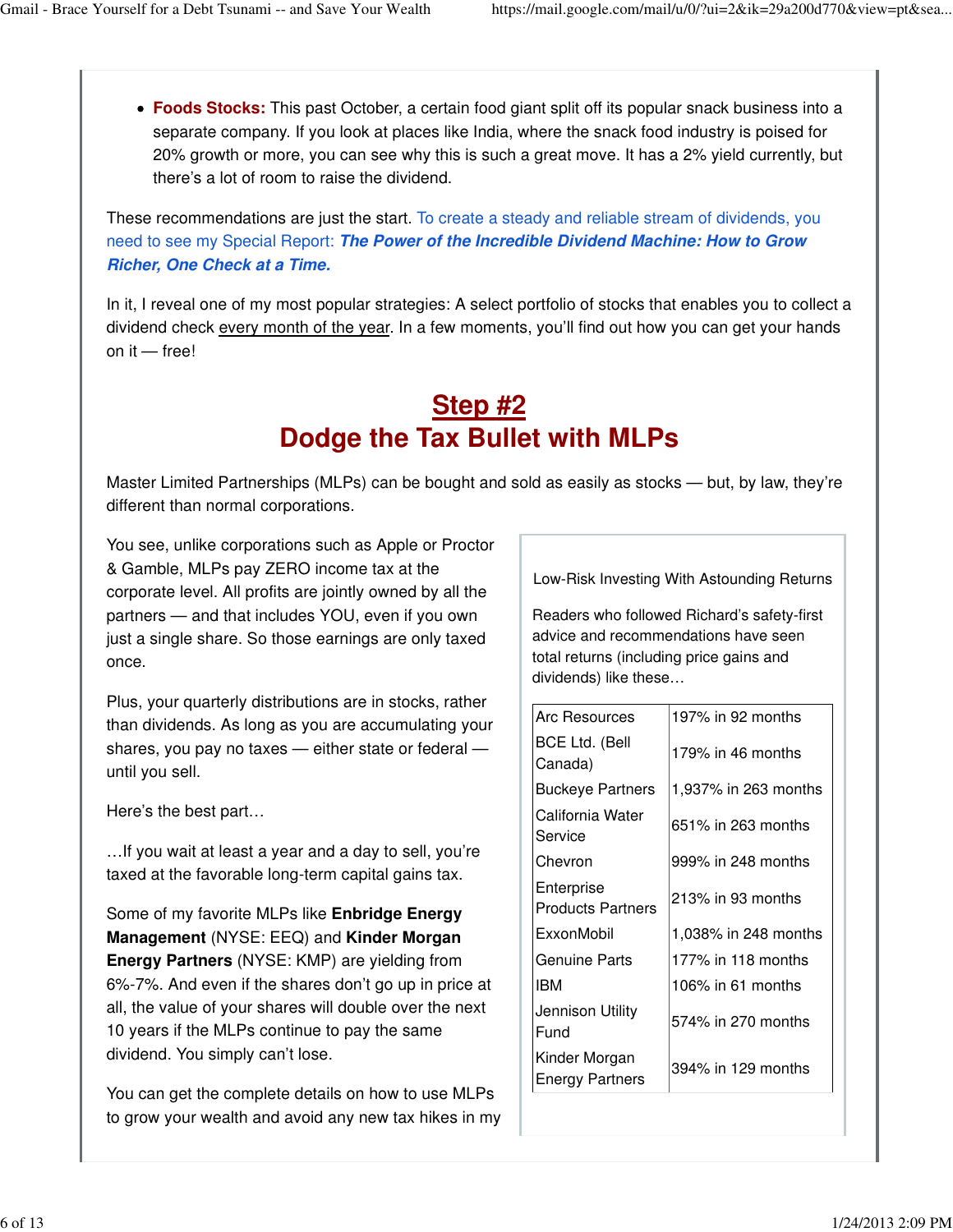free Special Report: **The MLP Advantage: How to Generate Dividends Obama Can't Touch.**

#### **Step #3 Beef Up Your Bond Holdings**

If you're like most people, you think bonds are boring. And I'd be inclined to agree with you. But what isn't boring is what bonds give you: Dependable income… a much-needed counterbalance to your stocks… and steady returns — even when the stock market goes south on you.

And frankly, bonds can be downright exciting at times. Recently, the zero coupon bonds I bought in 1987 just matured 10 to 1 on my original investment. That's right  $-10$  to 1!

| Magellan<br>Midstream<br>Partners | 483% in 106 months   |
|-----------------------------------|----------------------|
| McCormick & Co.                   | 122% in 40 months    |
| Mutual Global<br>Discovery Fund   | 773% in 236 months   |
| Occidental<br>Petroleum           | 141% in 86 months    |
| <b>ONEOK Partners</b>             | 1,477% in 227 months |
| <b>Vermilion Energy</b>           | 162% in 73 months    |

Profitable Investing subscribers enjoyed these massive gains while taking on less risk than the average investor. That's because…

Richard doesn't only look for the biggest profit opportunities. He settles for nothing less than big profits and safety.

But not all bonds are created equal.

For example, Treasury bonds have such a low yield right now that I can only recommend them as a disaster hedge — and little else. For that purpose, exchange-traded **iShares Barclays 20 Years Treasury Bond Fund** (NYSE:TLT) is a good buy. It's yielding 2.7%.

You can also make some good yields on municipal bonds. They've shot up 50% in the last two years alone.

But where I've been experiencing some impressive gains is high-yield ("junk") bonds.

I know junk bonds are notorious for defaulting — and the mere mention of them could send you running for the hills. But just hear me out.

If you invest in high-yield bonds that come due in a very short period of time — zero to five years — the chance of default is much lower. In fact, one of the bonds I like is yielding an impressive 5.8%.

With these high-yield bonds, you can earn decent money without tying it up for long periods of time and with a low risk of default. I trust them with my own family's money.

Bernanke's policy of keeping interest rates unnaturally low doesn't make it easy to get a decent yield on bonds — but it's definitely possible. What you need is the right bond strategy — and that's what I give you in my free Special Report: **Essential Bond Strategies for 2013.**

By following these three steps…

## **You Can Sleep Better at Night**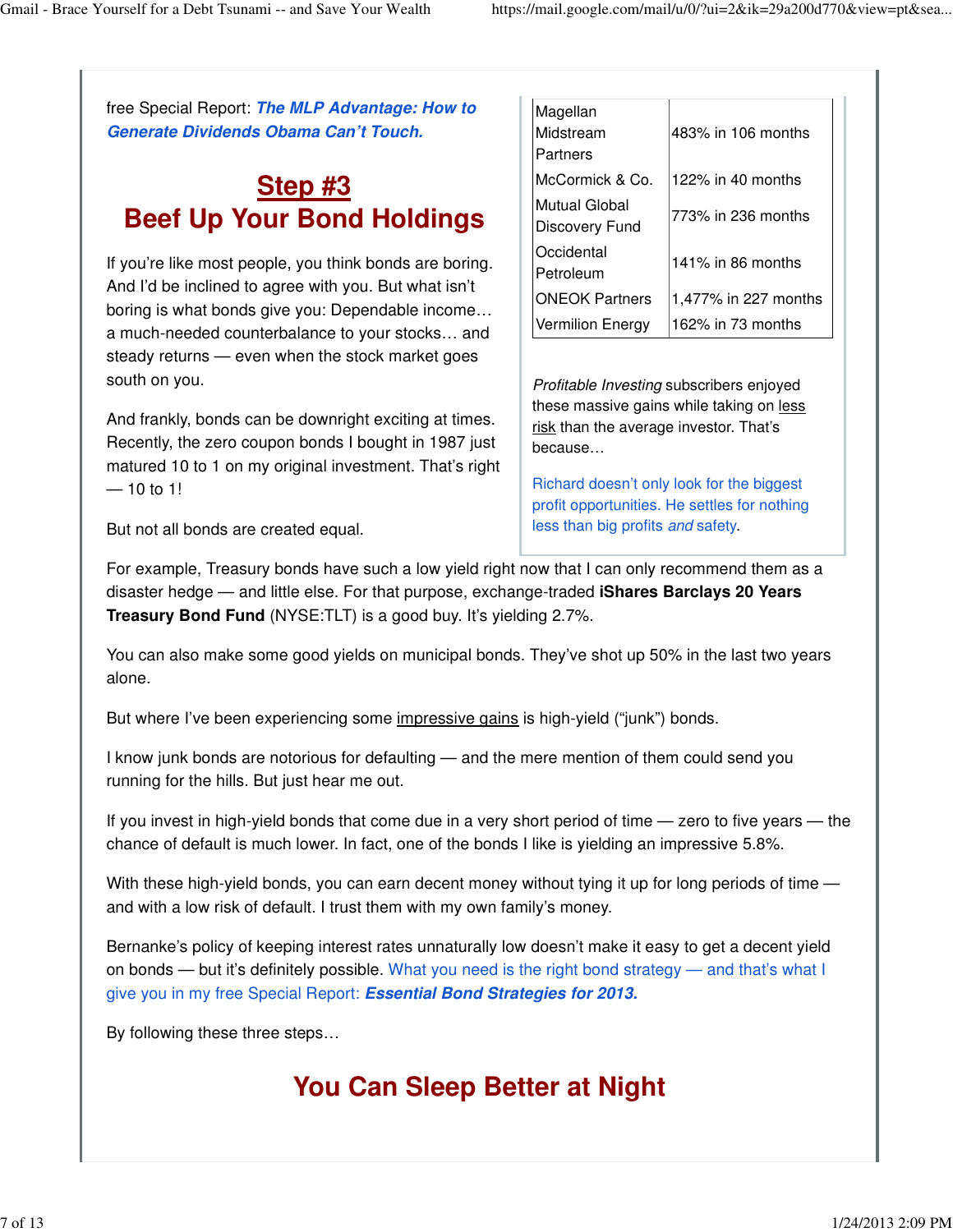## **Knowing Your Investments Are Safe and Growing**

With all the uncertainty and volatility in the markets right now, it's hard to find the bargains. You have to know where to look to uncover the niches that put the odds in your favor… pay you cash up front… and give you a good return from the get-go.

That's what folks like you pay me to do. Over the past three decades, I've helped my subscribers capture big winners again and again — regardless of what Washington, the economy, or the markets were doing.

In 1982, when other investors were fleeing from Chrysler like rats on a sinking ship, I recommended its stock to my readers. Within 12 months, Chrysler shares soared 426%.

In 2000, when technology was all the rage, I recommended all the unpopular investments — like REITs. Not only did we avoid the more than 90% plunge, but we banked more than 250% on a single REIT!

"I have been a subscriber since 1991. Sell your positions when Richard advises to sell, and not a day earlier. There have been many bond market cycles over the past 20 years and Richard's ability to profit from them has been uncanny. He eats his own cooking and has substantial amounts of his (and his family's) money invested right alongside us. Take a deep breath, relax, and **just follow Richard's advice and you will be well served**…." —Tom B., PA

During the market meltdown of 2007 — 2008, my strategies helped defend my subscribers' wealth — and they pocketed a spectacular 198% return in Alliant Energy, 127% return in National Fuel Gas and 98% in India's blue chip ICICI Bank.

And as recently at 2011, I helped subscribers score a whopping 43% gain in just under a week with Barrick Gold (ABX) calls, taking advantage of an October dip in gold prices and subsequent swing higher.

I make it my business to be in the right place at exactly the right time — to help you lock in some serious profits. Yes, I believe in investing carefully in all market climates. I'm putting my own personal finances on the line by investing in each and every recommendation I make to you — and I don't want to lose my hard-earned money any more than you do.

But when I discover an incredible bargain where the odds are overwhelmingly in our favor, you can be sure that I'll share it with you too.

As a result of my strategies…

- My recommended investments have grown more than 1,000% since 1984.
- A single zero-coupon play rewarded me with 900% profits with 99% certainty.
- My flagship Total Return Portfolio has quadrupled investors' money since inception in 1990.
- We've beat the S&P 500 by 62% since 2000.

And that's only the beginning. When you join our *Profitable Investing* family, you'll not only survive the coming debt ceiling storm — you'll thrive. And you'll **make this coming year your best one ever.**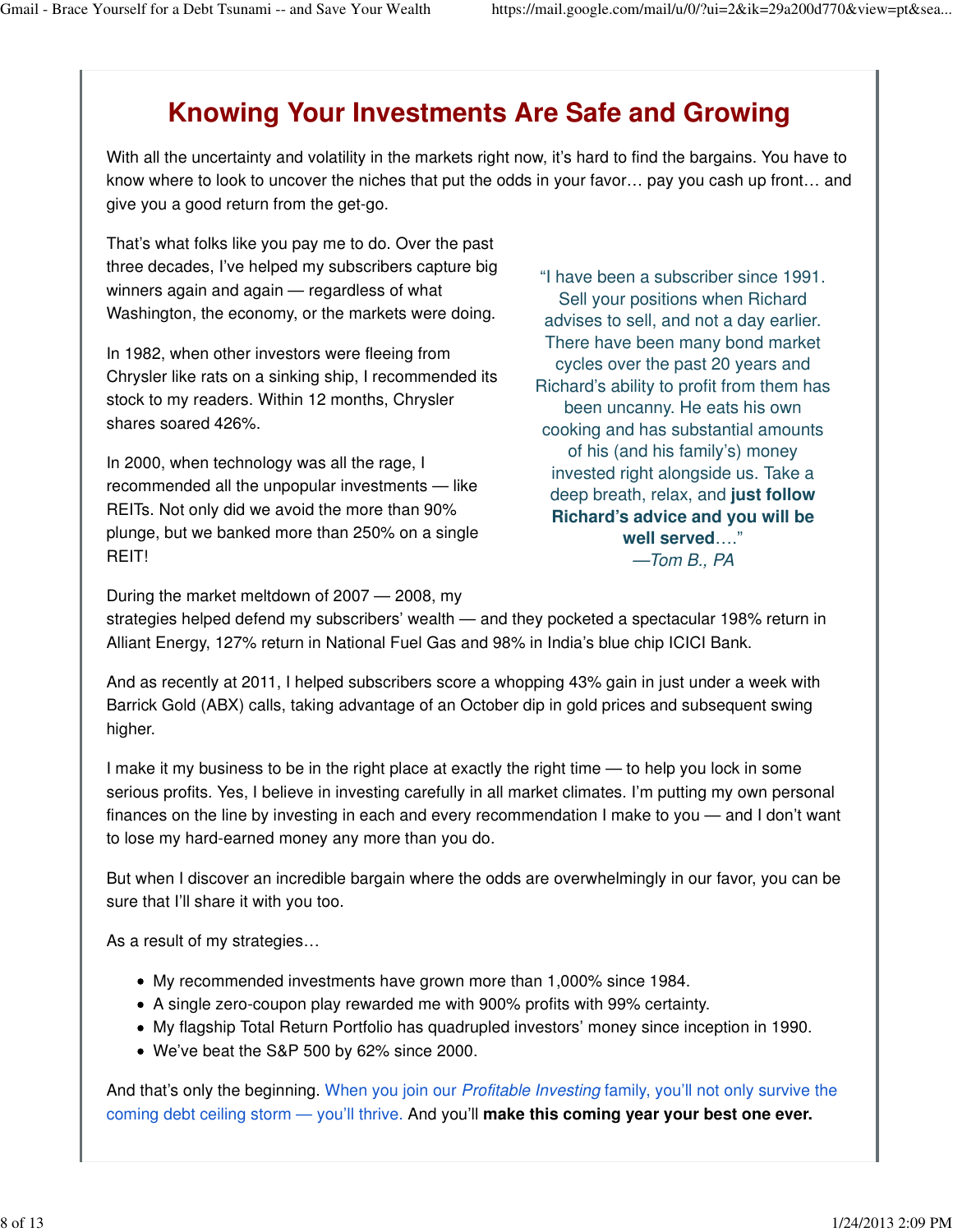#### **Profitable Investing is the Best Investment You Can Make in Your Financial Future**

I've dedicated my life to helping investors just like you reach your financial dreams — while protecting your wealth. Yes, I want to see your wealth grow, but the safety of your investments is my top priority.

That's why my Profitable Investing investment advisory service was declared the #1 Financial Advisory in 2010 — because of my sound advice during the global financial crisis.

When you join *Profitable Investing*, you get the tools you need to protect and grow your wealth — and become an all-weather success:

"I have faithfully followed Richard's advice since 1988 — and he helped me **grow my IRA from \$15,000 to \$125,000** over that time. You've really taught me not to 'jump' at opportunities, but let the market come our way." —Dick M., ID

- **Monthly Wealth-Generating Issues:** Each month, you'll receive an issue of Profitable Investing both in your mailbox and online. You'll get my clear and concise analysis of the investment opportunities and dangers ahead. Plus, you'll be filled in on my special strategies… speculative niche investments… recommended mutual funds… and much more.
- **Weekly Journal Updates:** Between issues, you'll receive timely updates on my strategies… buy and sell alerts… and more. You'll never be in the dark about what to do next.
- **Flash Alerts:** When I receive news that affects any of our investments, I'll send you an email immediately and post a flash alert to my website to give you the specific action to take. I'll never keep you guessing. You can count on me to tell you what to buy… when to sell… and which new opportunities will give you the biggest return.
- **Subscriber-Only Website:** You'll get VIP access to my members-only website, where the most recent Profitable Investing issue… an archive of past Profitable Investing issues and weekly journal updates… the Profitable Investing portfolios… and much more are at your fingertips whenever you need them.

You'll also receive 3 Special Reports:

**The Power of the Incredible Dividend Machine:** 1. **How to Grow Richer, One Check at a Time**

Discover my powerful strategy that enables you to get your money up front — and enjoy a steady stream of dividend checks that come to you every single month of the year.

Beating the S&P 500 by 62% Since 2000

My Profitable Investing approach has now trounced the S&P 500 for 12 years straight!

The following chart tells the tale of how a \$10,000 investment would have fared under the S&P 500 and under my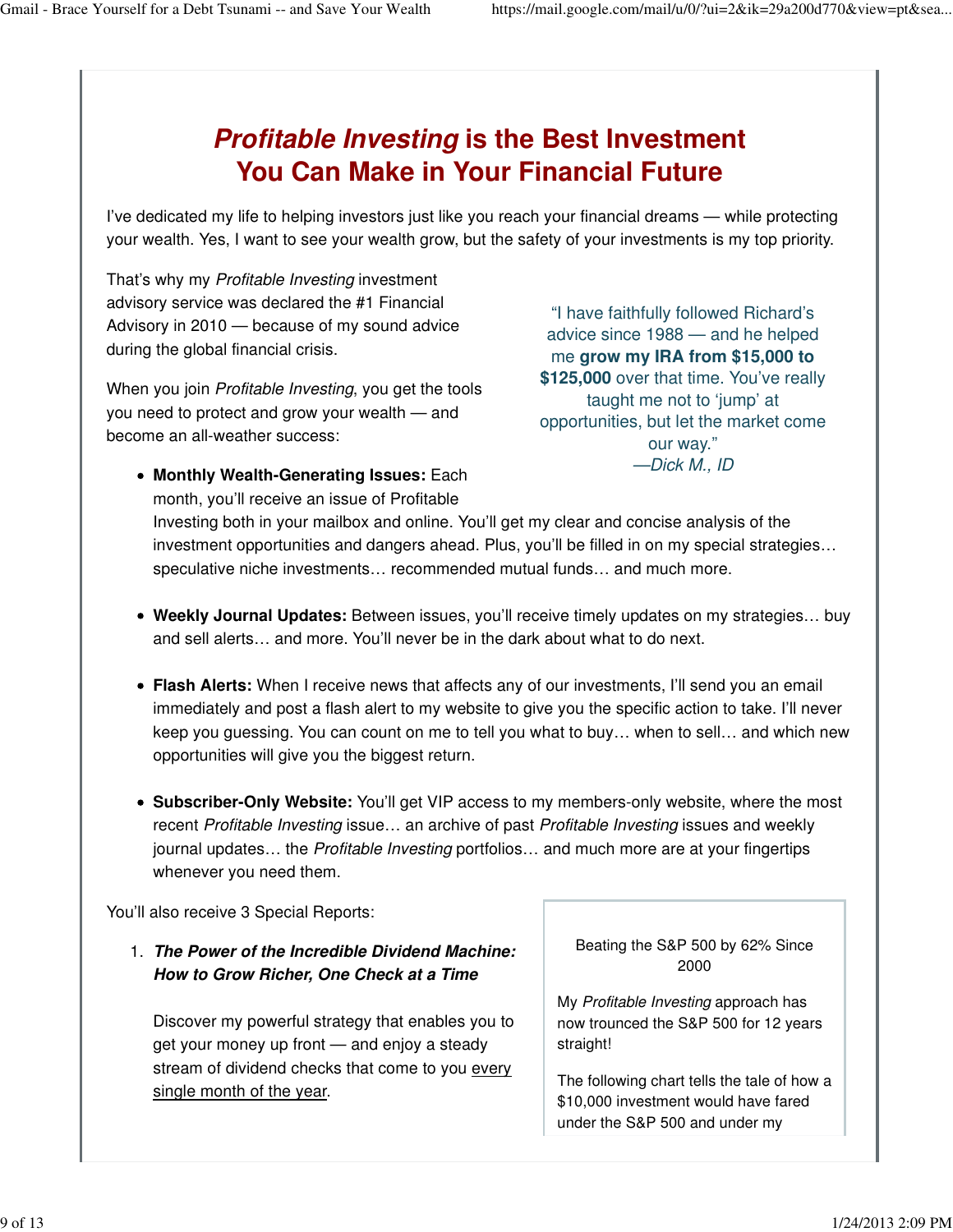This must-read report reveals:

- The stringent income qualifications a company must meet to be considered part of this exclusive portfolio…
- The 21 companies that have made the cut — and the generous returns you can expect from them — even if the blue chip stock indexes stand still (or fall)…
- Guidelines for selecting stocks from this income-producing list that'll give you the most bang for your buck…
- And more!
- **The MLP Advantage: How to Generate** 2. **Dividends Obama Can't Touch**

stewardship (as verified by the independent Hulbert Financial Digest).

|      | S&P 500  | Profitable<br>Investing |
|------|----------|-------------------------|
|      |          |                         |
| 2000 | \$9,090  | \$12,400                |
| 2001 | \$8,009  | \$13,280                |
| 2002 | \$6,239  | \$10,571                |
| 2003 | \$8,029  | \$12,707                |
| 2004 | \$8,902  | \$13,850                |
| 2005 | \$9,339  | \$14,626                |
| 2006 | \$10,814 | \$17,156                |
| 2007 | \$11,408 | \$16,779                |
| 2008 | \$7,187  | \$12,433                |
| 2009 | \$9,088  | \$15,230                |
| 2010 | \$10,456 | \$16,875                |
| 2011 | \$10,677 | \$17,297                |

If you want to earn BIGGER dividends and pay

LESS to Uncle Sam, Master Limited Partnerships (MLPs) are the way to go.

This income-boosting report reveals:

- The safest MLPs to buy and why they are such a great investment…
- Why MLPs often pay cash distributions in excess of their reported earnings...
- 5 MLPs you should buy now to score impressive 4%—9% yields...
- And more!

#### **Essential Bond Strategies for 2013** 3.

With interest rates being held at historically low rates, you may wonder why we consider bonds an essential part of a healthy, growing portfolio.

In this timely report, you'll discover:

- Where to find higher yield bonds so you can make money despite the low interest rates…
- The special blend of bonds that gives you

"Dear Richard, I've been an avid subscriber for more than 10 years. With your guidance, as nerve-wracking as it was, I avoided selling in the panic during the last meltdown when my portfolio was down 50%. Today, again due to your deep knowledge of the markets, **my portfolio has not only recovered, but stands at an all-time high.** My sincerest thanks!" —John L., Seattle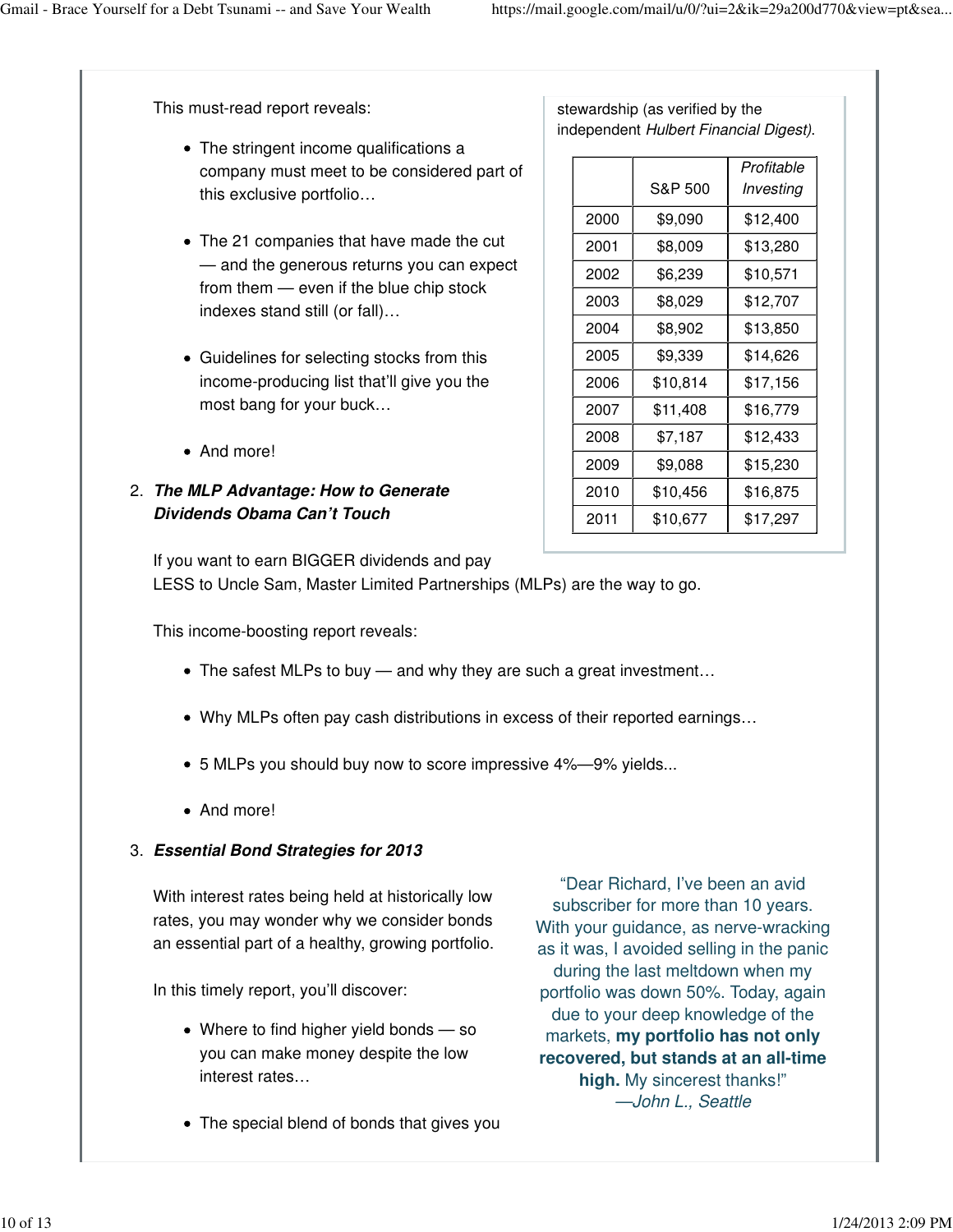the most security — and the biggest income…

- The conservatively managed "junk" bond that's throwing off a 5.8% yield, based on the past three months' distributions — blowing many stock yields away…
- And more!

Plus, I'll send you an additional Special Bonus Report if you join me for 2 years:

#### **The Unlucky 13: Stocks You Need to Sell Now** 4.

Many "growth" stocks are overvalued — and are likely to suffer in the months and years ahead.

In this urgent special report, I reveal 13 outfits that are trading at extremely high ratios of priceto-sales and price-to-earnings. If you own any of these "unlucky thirteen," you would do well rid yourself of them ASAP.

#### **Get the Investment Advice You Need to Achieve Your Financial Dreams — and Save Up To \$290!**

A one-year subscription to Profitable Investing normally sells for \$249. And that's perfectly reasonable, considering all you stand to gain.

But it's important to me that you put my *Profitable Investing* strategies to work for you right away — so I cut a deal with my publisher…

For the next 24 hours, you can save \$149 off the regular one-year subscription price and pay just \$99.95 to try Profitable Investing.

That's a savings of 60%!

Or, you can rack up even greater savings by grabbing a two-year subscription for just \$189. You save \$290 off the regular price of \$479!

And because I would never expect you to just take my word for it that *Profitable Investing* is the perfect advisory for volatile times, I'm also giving you this…

#### **A Full 6 Months to Test-Drive Profitable Investing — on Me!**

Try Profitable Investing for 6 months. Read the monthly issues… weekly journals… and flash alerts. Follow my investing advice.

If you are not experiencing the growth and safety your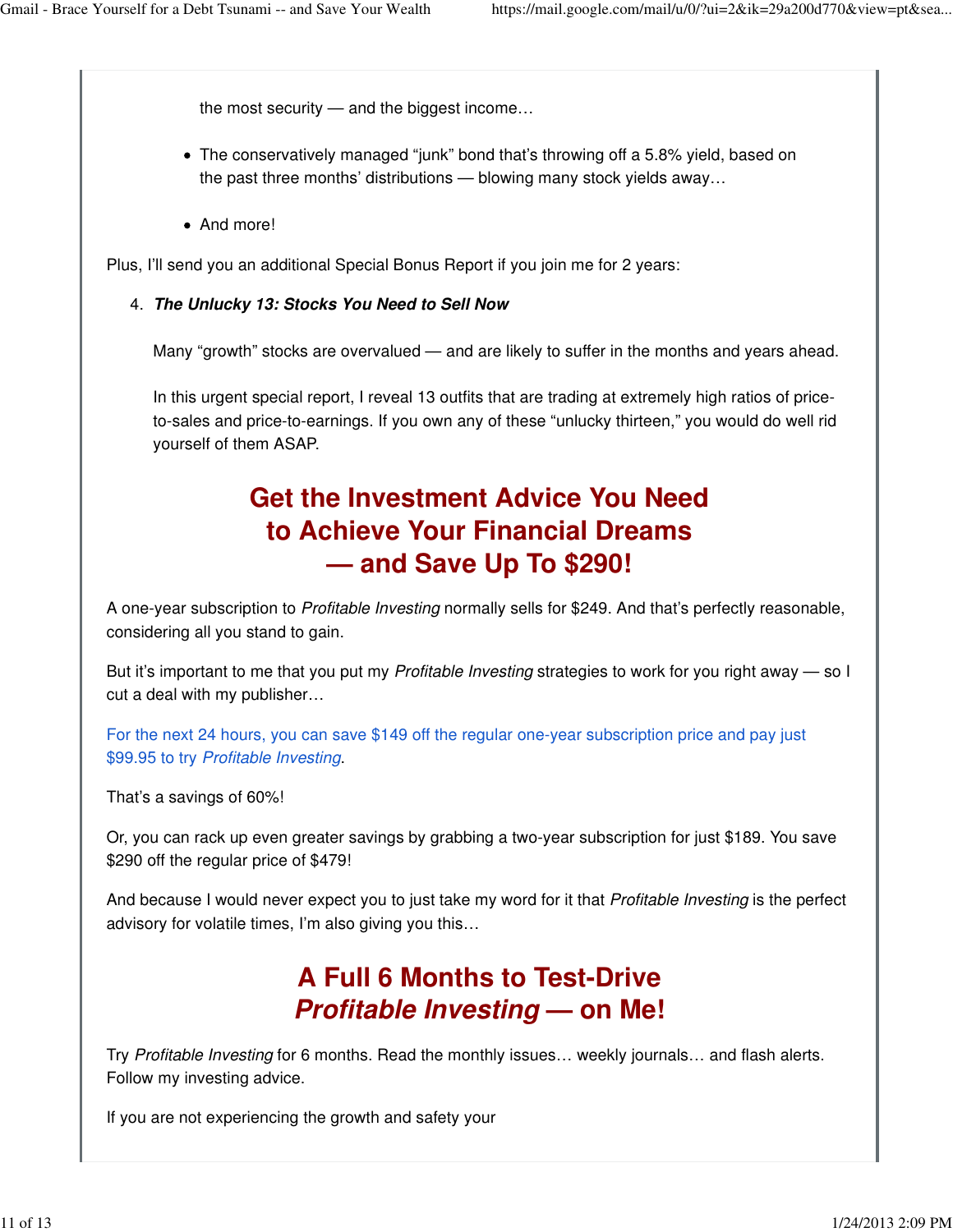investments deserve… if you don't avoid the deadly traps that end the financial dreams of so many investors… if you're not 100% satisfied with Profitable Investing for any reason...

…Simply give me a call during your 6-month trial period and ask for a full refund. I will send you every single penny back — no questions asked.

There is absolutely nothing to lose — and so much to gain. So what are you waiting for?

## **It's Time to Make a Choice…**

"I want to let Richard Band know in May 2009 I put \$1M into the Dividend Machine Portfolio and now I can report I have a ROI of \$623,542 or 55.6% return before taxes. This is as of April 27, 2011, so that's just 23 months. The stocks were not touched and have appreciated 48.8% of the total 55.6%. **The difference is dividend income. That is unbelievable…Thanks, I am a believer."** —Robert S., Hilton Head Island, SC

You can continue to watch your investments take a beating every time the so-called Washington leadership dreams up a new tax… regulation… or law. You can take a hit to your financial future with every blip and glitch in the economy.

Or you can follow my strategies to weather-proof your investments so they can survive and thrive during any Wall Street storm.

The decision is a simple one…

Try Profitable Investing for just \$99.95… save up to \$290… and get the tools you need to secure a comfortable retirement and a prosperous financial future today.

## **Click here to get started immediately.**

Sincerely,

Riaard Waud

Richard Band

**P.S.** You can avoid the big losses other investors will suffer and build your wealth. Simply accept my 100% risk-free offer to join Profitable Investing at 60% off the regular price today. Remember, there's absolutely no risk. So give it a try now.

#### **MANAGE YOUR INVESTORPLACE ACCOUNT:**

**—————————————————————————————————-**

We hope this timely investing advice is valuable to you. As you know the markets move fast and conditions change frequently. So please check the current issue for the most recent advice.